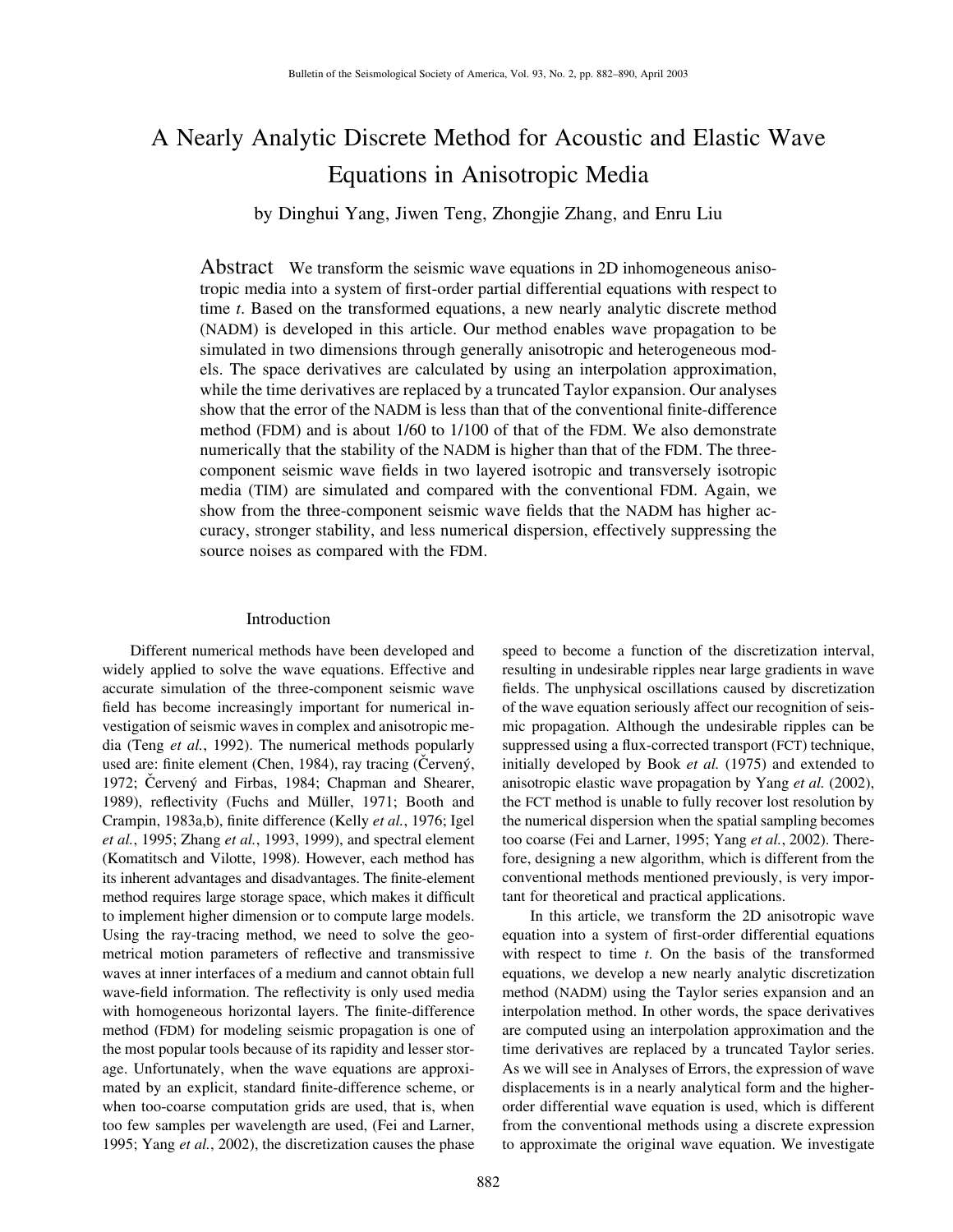the error of the NADM using a 2D initial-value problem of plane-wave propagation. Three-component seismic wave fields in isotropic and transversely isotropic media (TIM) are simulated to test the NADM and to compare it with conventional FDM.

## A Nearly Analytic Discrete Algorithm for the 2D Wave Equations

In this section, we design a new nearly analytic discretization algorithm to the 2D wave equation in inhomogeneous anisotropic media by using the Taylor expansion and interpolation method.

Basic Equations

In 3D anisotropic media, the wave equation is written as

$$
\frac{\partial \sigma_{ij}}{\partial x_j} + f_i = \rho \frac{\partial^2 u_i}{\partial t^2}
$$
 (1)

where  $\rho = \rho(x, y, z)$  is the density,  $u_i$  denotes the displacement component in the *i*th direction,  $f_i$  is the force-source component in the *i*th direction, and  $\sigma$  is the stress tensor. Stress and strain satisfy the following relationship (Hooke's law):

$$
\sigma_{ij} = c_{ijkl} \varepsilon_{kl}
$$

where  $c_{ijkl}$  is the fourth-order tensor of elastic constants and satisfies the following symmetry conditions:

$$
c_{ijkl} = c_{jikl} = c_{ijlk} = c_{klij}
$$

and subscripts *i*, *j*, *k*, and *l* take the values of 1, 2, and 3. *e* corresponds to the strain tensor, and its elements can be expressed by

$$
\varepsilon_{ij} = \frac{1}{2} \left( \frac{\partial u_i}{\partial x_j} + \frac{\partial u_j}{\partial x_i} \right)
$$

Let  $\partial u_i / \partial t = w_i$ ,  $\partial w_i / \partial t = p_i$  then equation (1) can be rewritten as

$$
\frac{\partial w_i}{\partial t} = \frac{1}{\rho} \left( \frac{\partial \sigma_{ij}}{\partial x_j} + f_i \right) = p_i \tag{2}
$$

$$
U = \begin{bmatrix} u_x \\ u_z \\ u_y \end{bmatrix}, W = \begin{bmatrix} w_x \\ w_z \\ w_y \end{bmatrix}, P = \begin{bmatrix} p_x \\ p_z \\ p_y \end{bmatrix}, F = \begin{bmatrix} f_x \\ f_z \\ f_y \end{bmatrix},
$$
  

$$
C_1 = \begin{bmatrix} c_{11} & c_{15} & c_{16} \\ c_{15} & c_{55} & c_{56} \\ c_{16} & c_{56} & c_{66} \end{bmatrix}, C_2 = \begin{bmatrix} c_{15} & c_{13} & c_{14} \\ c_{55} & c_{35} & c_{45} \\ c_{56} & c_{36} & c_{46} \end{bmatrix},
$$
  

$$
C_3 = \begin{bmatrix} c_{15} & c_{55} & c_{56} \\ c_{13} & c_{35} & c_{36} \\ c_{14} & c_{45} & c_{46} \end{bmatrix}, C_4 = \begin{bmatrix} c_{55} & c_{35} & c_{45} \\ c_{35} & c_{33} & c_{34} \\ c_{45} & c_{34} & c_{44} \end{bmatrix}
$$

and partial differential operators:

$$
L_1 = \frac{1}{\rho} \frac{\partial}{\partial x} \left( C_1 \frac{\partial}{\partial x} + C_2 \frac{\partial}{\partial z} \right),
$$
  
and 
$$
L_2 = \frac{1}{\rho} \frac{\partial}{\partial z} \left( C_3 \frac{\partial}{\partial x} + C_4 \frac{\partial}{\partial z} \right)
$$

then equation (2) in the 2D anisotropic case can be written as

$$
\frac{\partial}{\partial t} W = (L_1 + L_2)U + \frac{1}{\rho} F = P \tag{3}
$$

For computational purpose, we define the following vectors:

$$
\overline{U} = \begin{bmatrix} U \\ \frac{\partial}{\partial x} U \\ \frac{\partial}{\partial z} U \end{bmatrix}, \quad \overline{P} = \begin{bmatrix} P \\ \frac{\partial}{\partial x} P \\ \frac{\partial}{\partial z} P \end{bmatrix}, \text{ and } \overline{W} = \begin{bmatrix} W \\ \frac{\partial}{\partial x} W \\ \frac{\partial}{\partial z} W \end{bmatrix}
$$

According to equation (3) and the definitions of *W*,  $\bar{U}$ ,  $\bar{P}$ , and  $\overline{W}$ , we can obtain:

$$
\frac{\partial^{m+k+l+1}\overline{U}}{\partial t^{m+1}\partial x^k \partial z^l} = \frac{\partial^{m+k+l}\overline{W}}{\partial t^m \partial x^k \partial z^l} = \frac{\partial^{m+k+l-1}\overline{P}}{\partial t^{m-1}\partial x^k \partial z^l} \tag{4}
$$

where *m*, *k*, and *l* are nonnegative integers.

#### Nearly Analytic Discrete Method

Using the Taylor series expansion and equation (4), we can obtain the following analytical expressions for displacements:

$$
\overline{U}_{i,j}^{n+1} = \overline{U}_{i,j}^{n} + \Delta t \overline{W}_{i,j}^{n} + \frac{(\Delta t)^{2}}{2} \overline{P}_{i,j}^{n} + \frac{(\Delta t)^{3}}{6} \left(\frac{\partial \overline{P}}{\partial t}\right)_{i,j}^{n} + \frac{(\Delta t)^{4}}{24} \left(\frac{\partial^{2} \overline{P}}{\partial t^{2}}\right)_{i,j}^{n}
$$
\n(5a)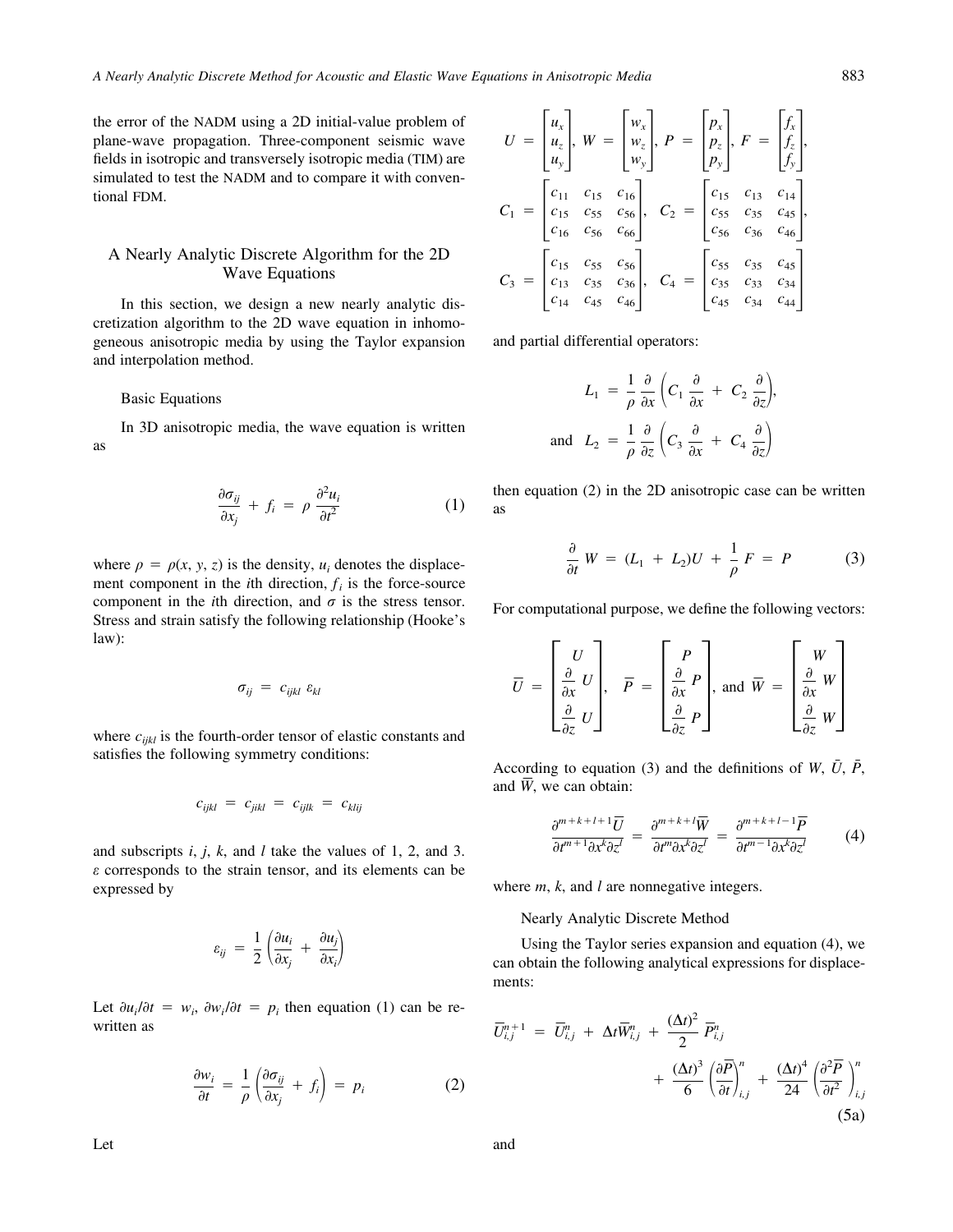$$
\overline{W}_{i,j}^{n+1} = \overline{W}_{i,j}^{n} + \Delta t \overline{P}_{i,j}^{n} + \frac{(\Delta t)^{2}}{2} \left( \frac{\partial \overline{P}}{\partial t^{2}} \right)_{i,j}^{n} + \frac{(\Delta t)^{3}}{6} \left( \frac{\partial^{2} \overline{P}}{\partial t^{2}} \right)_{i,j}^{n}
$$
\n(5b)

where *n* is a nonnegative integer,  $(i, j)$  denotes a grid point, and  $\Delta t$  denotes the time increment. The expressions for  $\bar{P}$ ,  $\partial/\partial t(\bar{P})$ ,  $\partial^2/\partial t^2(\bar{P})$ , and their components  $[\partial^2/\partial x^2(U)]_{i,j}^n$ ,  $[\partial^2/\partial x^2(U)]_{i,j}^n$  $\partial z^2(U)$ ]<sup>n</sup><sub>*i,j'*</sub> [ $\partial^2/\partial x \partial z(U)$ ]<sup>n</sup><sub>*i,j'*</sub>, etc. are listed in Appendices A and B.

Making use of equation (4), the partial derivatives of *W¢* with respect to  $x$  and  $z$  in equation (5) are calculated by the following approximate equation:

$$
\left(\frac{\partial^{k+1}\overline{W}}{\partial x^k \partial z^l}\right)_{i,j}^n = \left[\left(\frac{\partial^{k+1}\overline{U}}{\partial x^k \partial z^l}\right)_{i,j}^n - \left(\frac{\partial^{k+1}\overline{U}}{\partial x^k \partial z^l}\right)_{i,j}^{n-1}\right] \middle/ \Delta t \quad (6)
$$

where  $2 \leq k + l \leq 3$ .

## Analyses of Errors

To investigate the accuracy of the NADM, we estimate the error and compare it with the FDM.

## Theoretical Error

Using the Taylor series expansion, we find that the errors of  $\partial^{m+l}U/\partial x^m z^l$  on  $2 \le m + l \le 3$  and  $4 \le m + l \le 5$ are, respectively,  $O(h_1^4 + h_2^4)$  and  $O(h_1^2 + h_2^2)$  (where  $h_1 =$  $\Delta x$ ,  $h_2 = \Delta z$ ) caused by the interpolation approximation. The error of  $\partial^{m+l+1}U/\partial t \partial x^m z^l$  ( $2 \leq m + l \leq 3$ ) is  $O(\tau +$  $h_1^4 + h_2^4$  ( $\tau = \Delta t$ ) because of the use of equation (6) and the interpolation method. Therefore, we find that the error introduced by the NADM is in the order of  $O(\tau^2 + h_1^4 +$  $h_2^4$  because of the use of equation (5) and the interpolation approximation, that is, the NADM is accurate fourth-order in space and second-order in time.

## Numerical Error

To test the accuracy of numerical results, consider the following initial value problem:

$$
\frac{\partial^2 u}{\partial x^2} + \frac{\partial^2 u}{\partial z^2} = \frac{1}{\alpha^2} \frac{\partial^2 u}{\partial t^2}
$$
 (7a)

$$
u(0, x, z) = \cos\left(-\frac{2\pi f}{\alpha} \cdot \cos \theta_0 \cdot x - \frac{2\pi f}{\alpha} \cdot \sin \theta_0 \cdot z\right), \text{ and}
$$
\n(7b)

$$
\frac{\partial u(0, x, z)}{\partial t} = -2\pi f \cdot \sin\left(-\frac{2\pi f}{\alpha} \cdot \cos \theta_0 \cdot x - \frac{2\pi f}{\alpha} \cdot \sin \theta_0 \cdot z\right),\tag{7c}
$$

where  $\alpha$  is the velocity of the plane wave,  $f$  denotes the frequency, and  $\theta_0$  is an incident angle at time  $t = 0$ .

Obviously, the analytical solution for the initial problem (7) is

$$
u(t, x, z) = \cos \left[ 2\pi f \left( t - \frac{x}{\alpha} \cos \theta_0 - \frac{z}{\alpha} \sin \theta_0 \right) \right].
$$

For simplicity, we choose  $\Delta x = \Delta z = h$  and  $\theta_0 = \pi/4$ ; the total grid numbers in the *x* and *z* directions are *N*. For comparison, we use the following FDM for equation (7a):

$$
u_{i,j}^{n+1} = 2u_{i,j}^{n} - u_{i,j}^{n-1} + \left(\frac{\alpha \cdot \Delta t}{\Delta x}\right)^{2} \cdot (u_{i+1,j}^{n} - 2u_{i,j}^{n}) + u_{i-1,j}^{n}) + \left(\frac{\alpha \cdot \Delta t}{\Delta z}\right)^{2} \cdot (u_{i,j+1}^{n} - 2u_{i,j}^{n} + u_{i,j-1}^{n}).
$$

The root-mean-square (rms) deviation *E* from the analytical solution used for the quantitative measurement of the numerical accuracy is defined as

$$
E = \left\{ \frac{1}{N^2} \sum_{i=1}^{N} \sum_{j=1}^{N} [u_{i,j}^n - u(t_n, x_j, z_j)]^2 \right\}^{1/2}
$$

In our calculation, the time increment  $\Delta t = (0.1 \cdot \Delta x)$ /  $(\sqrt{2} \cdot \alpha)$  is chosen and the analytical solution is used on the artificial boundaries for the two methods (FDM and NADM). Different parameters listed in Table 1 are used for comparison of the errors and stability.

Figures 1, 2, and 3 show the computational results of *E* at different times for cases 1, 2, and 3, where two lines of *E* for the NADM  $(\Delta)$  and the FDM  $(\Diamond)$  are shown in a semilog scale. From Figures 1, 2, and 3 we find that the error introduced by the NADM measured by *E* is less than that of the FDM. In general, the error of the NADM is about 1/60 to 1/100 of that of the FDM at the same grid point. We also notice from Figure 3 that the accuracy can be improved by decreasing the spatial increment. For the time evolution, the error curve of the NADM tends to be smooth and steady, whereas the error of the FDM oscillates strongly (as seen in Figs. 2 and 3). The stability of the NADM is higher than that of the FDM.

#### Numerical Examples

Making use of the NADM, we simulate three-component seismic wave fields in 2D isotropic media and TIM, respectively. Figure 4 shows the model geometry. The computa-

Table 1 Calculating Parameters for Different Cases

| -                |          |      |    |
|------------------|----------|------|----|
| $\alpha$ (m/sec) | $f$ (Hz) | h(m) |    |
| 4000             | 20       | 10   | 60 |
| 5000             | 25       | 10   | 60 |
| 4000             | 15       |      | 60 |
|                  |          |      |    |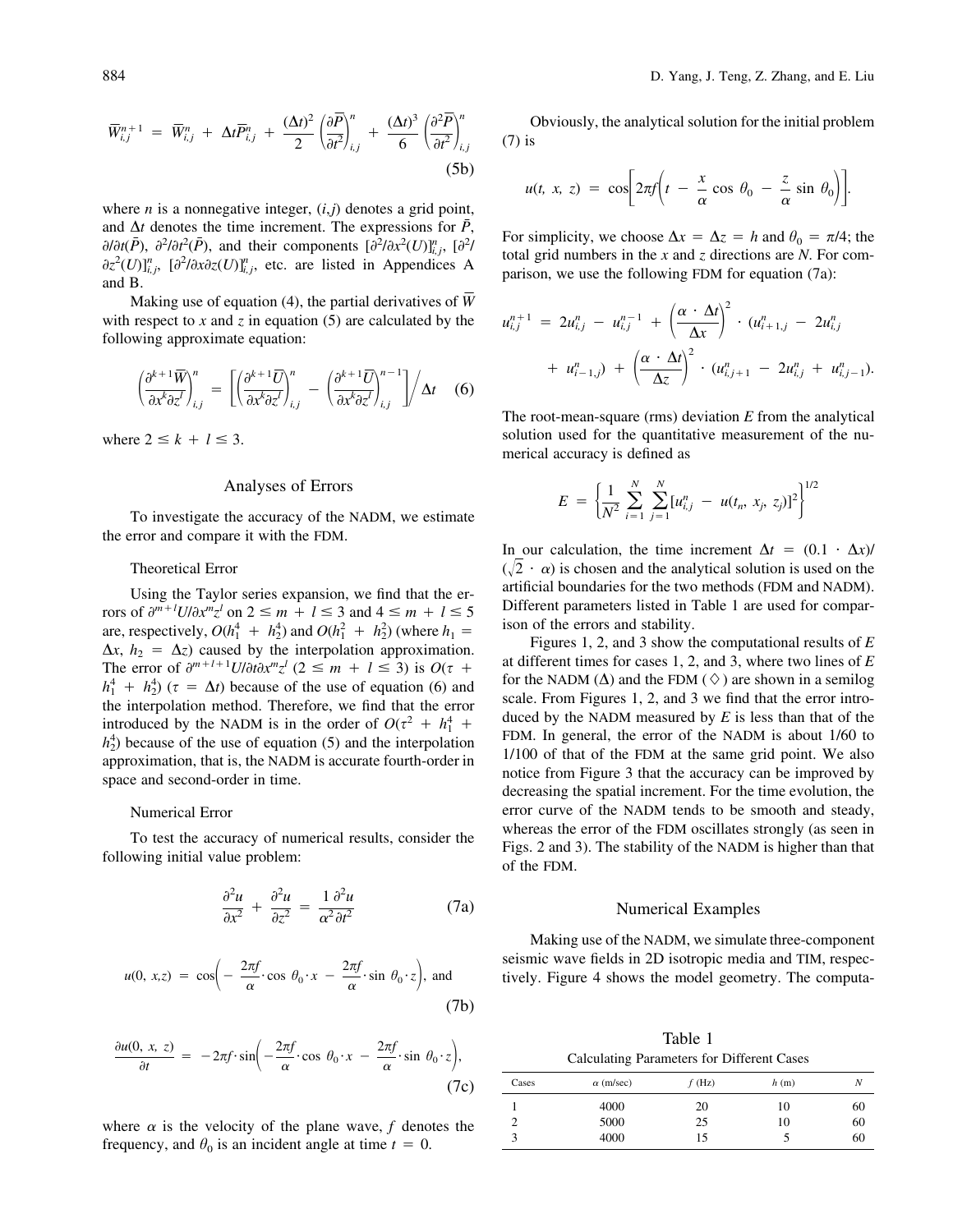

Figure 1. The errors of the NADM  $(\Delta)$  and the FDM ( $\Diamond$ ) measured by *E* are shown in a semilog scale for case 1.



Figure 2. The errors of the NADM  $(\Delta)$  and the FDM ( $\Diamond$ ) measured by *E* are shown in a semilog scale for case 2.

tional region is  $0 \le x \le L$ ,  $0 \le z \le L$ , and a horizontal discontinuity is located at 1/2*L*. The source term is treated in the same way as Aboudi (1971) and Zahradnik *et al.* (1993) treated it, and the source has the following form:

$$
f(t) = \sin (2\pi f_0 t) \exp(-4\pi^2 f_0^2 t^2 / 16)
$$

with frequency  $f_0 = 10$  Hz.

In 2D isotropic media and TIM with a vertical symmetry axis as presented in the following examples, antiplane *SH* waves and inplane *P*-*SV* waves are decoupled. In our examples presented subsequently, a line force polarized in the *y* direction is used to generate *SH* wave fields, and a line explosive source in the *x*–*z* plane is used to generate *P*-*SV* wave fields. However, for convenience of display, the three-



Figure 3. The errors of the NADM  $(\Delta)$  and the FDM ( $\Diamond$ ) measured by *E* are shown in a semilog scale for case 3.



Figure 4. The model geometry. S denotes source.

component wave fields are given in the same figures (Figs. 5 to 8) as horizontal *x*-component *P*-*SV* waves, horizontal *y*-component *SH* waves, and vertical *z*-component *P*-*SV* waves.

Wave velocities vary with propagation directions in anisotropic media, so the stability condition  $\Delta t \leq 0.17h/\nu_{\text{max}}$ obtained by numerical tests is chosen, where *h* corresponds to the spatial increment and  $v_{\text{max}}$  is the maximum  $qP$  velocity in the model. Of course,  $0.17h/\nu_{\text{max}}$  is not the upper limit of the interval for  $\Delta t$ , for which the NADM is stable, and the further theoretical stability condition will be given in a separate study.

#### Isotropic Model

In this model, *S*-wave and *P*-wave velocities are chosen to be  $\beta = 1.196$  km/sec and  $\alpha = 2.071$  km/sec, respectively, for the upper medium, and  $\beta = 2.153$  km/sec and  $\alpha = 3.729$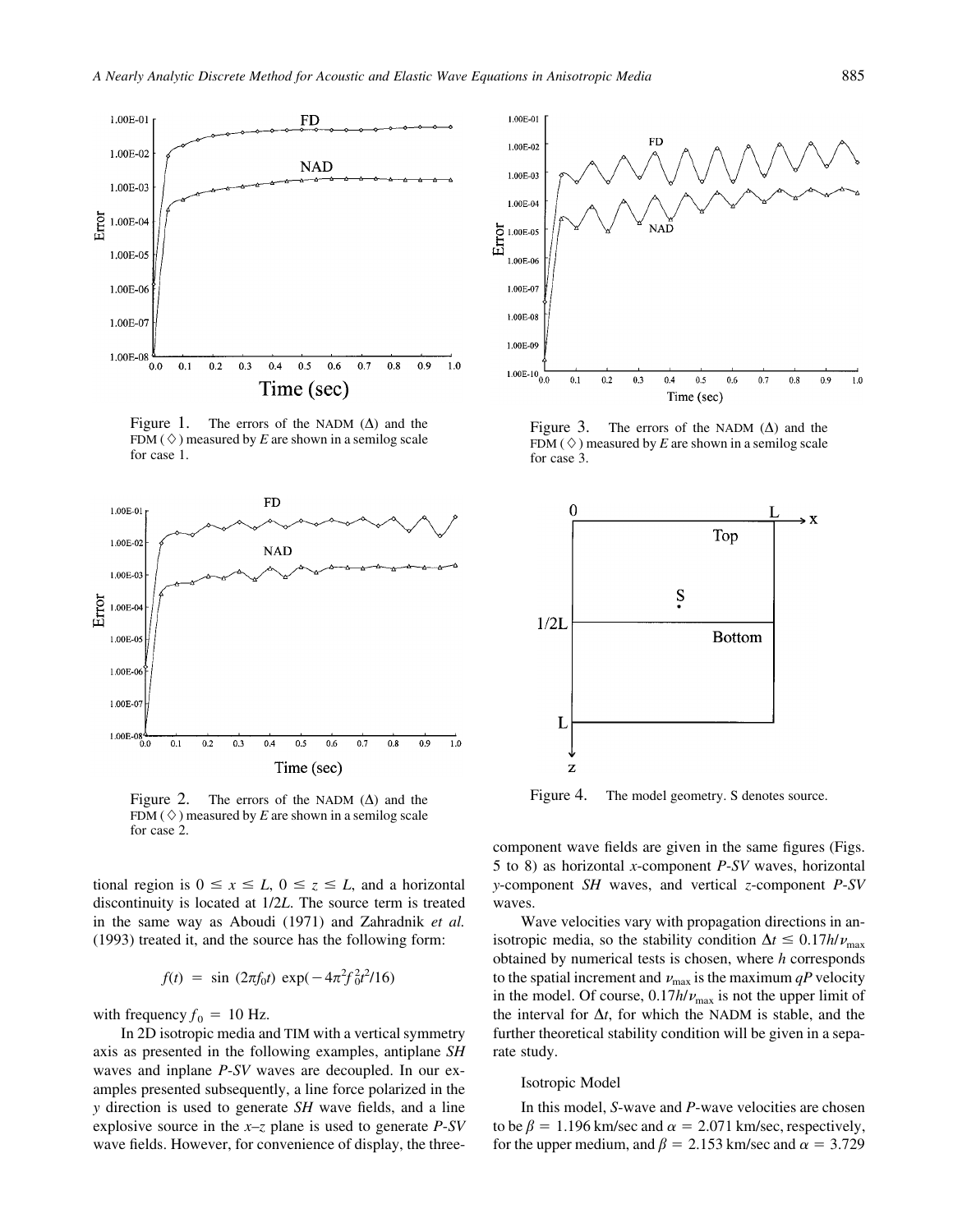km/sec for the lower medium. The density is  $\rho = 2.1$  g/cm<sup>3</sup>. The number of grid points is 200  $\times$  200, the model size is  $3980 \times 3980$  ( $L = 3980$  m), and the source is located at  $(x<sub>s</sub>, z<sub>s</sub>) = (1980 \text{ m}, 1780 \text{ m})$ . The spatial increments are  $\Delta x = \Delta z = 20$  m, and the time increment is  $\Delta t = 0.8 \times$  $10^{-3}$  sec.

Figure 5 shows the three-component snapshots at time  $t = 0.56$  sec in the isotropic medium, where Figure 5b presents the wave-field snapshot of the  $u<sub>v</sub>$  component, and Figures 5a,c show wave-field snapshots of horizontal and vertical components  $(u_x$  and  $u_z$ ). Figure 5b clearly shows that the wavefront of the  $u_y$ -component snapshot (*S* wave in 2D isotropic medium) is a cycle at the inner interface.  $u_x$ - and *uz*-component records are more complex, but we can also identify clearly the reflection, transmission, and the converted waves of *P* and *SV* waves at the horizontal interface (Fig. 5a,c). The computations to generate the results in Figure 5 were performed on a Pentium III 600 with 128 MB memory; this takes about 4.5 min.

## TIM Model

Now we consider a two-layered TIM model. The elastic constants and densities that we use are  $C_{11} = 14.2, C_{33} =$ 18,  $C_{13} = 5.4$ ,  $C_{44} = 6.5$ ,  $C_{66} = 3.8$ ,  $\rho = 3.2$  g/cm<sup>3</sup>, and  $C'_{11}$  = 40.8,  $C'_{33}$  = 50.6,  $C'_{13}$  = 13.2,  $C'_{44}$  = 25,  $C'_{66}$  $= 13.8 \rho' = 4.2$  g/cm<sup>3</sup> in the upper and lower layers, respectively (Fig. 4). The model size is  $1990 \times 1990$  ( $L =$ 1990 m). The antiplane *SH* and inplane line explosion sources for *P*-*SV* waves are located at  $(x_s, z_s) = (950 \text{ m}, 930 \text{ m})$ m). The spatial increments are  $\Delta x = \Delta z = 10$  m and the time increment is  $\Delta t = 0.2 \times 10^{-3}$  sec. The number of grid cells is also 200  $\times$  200. The wave-field snapshots of components for  $u_x$ ,  $u_y$ , and  $u_z$  at time 0.28 sec are given in Figure 6. Figure 6b shows that the wavefront of *qSH* wave is an



Figure 5. Snapshots of seismic wave fields for three components at time 0.56 sec in the two-layer isotropic medium, computed by the NADM, for (a)  $u_x$ component, (b)  $u_y$  component, and (c)  $u_z$  component.



Figure 6. Snapshots of seismic wave fields for three components at time 0.28 sec in the two-layer transversely isotropic medium, computed by the NADM, for (a)  $u_x$  component, (b)  $u_y$  component, and (c)  $u_z$  component.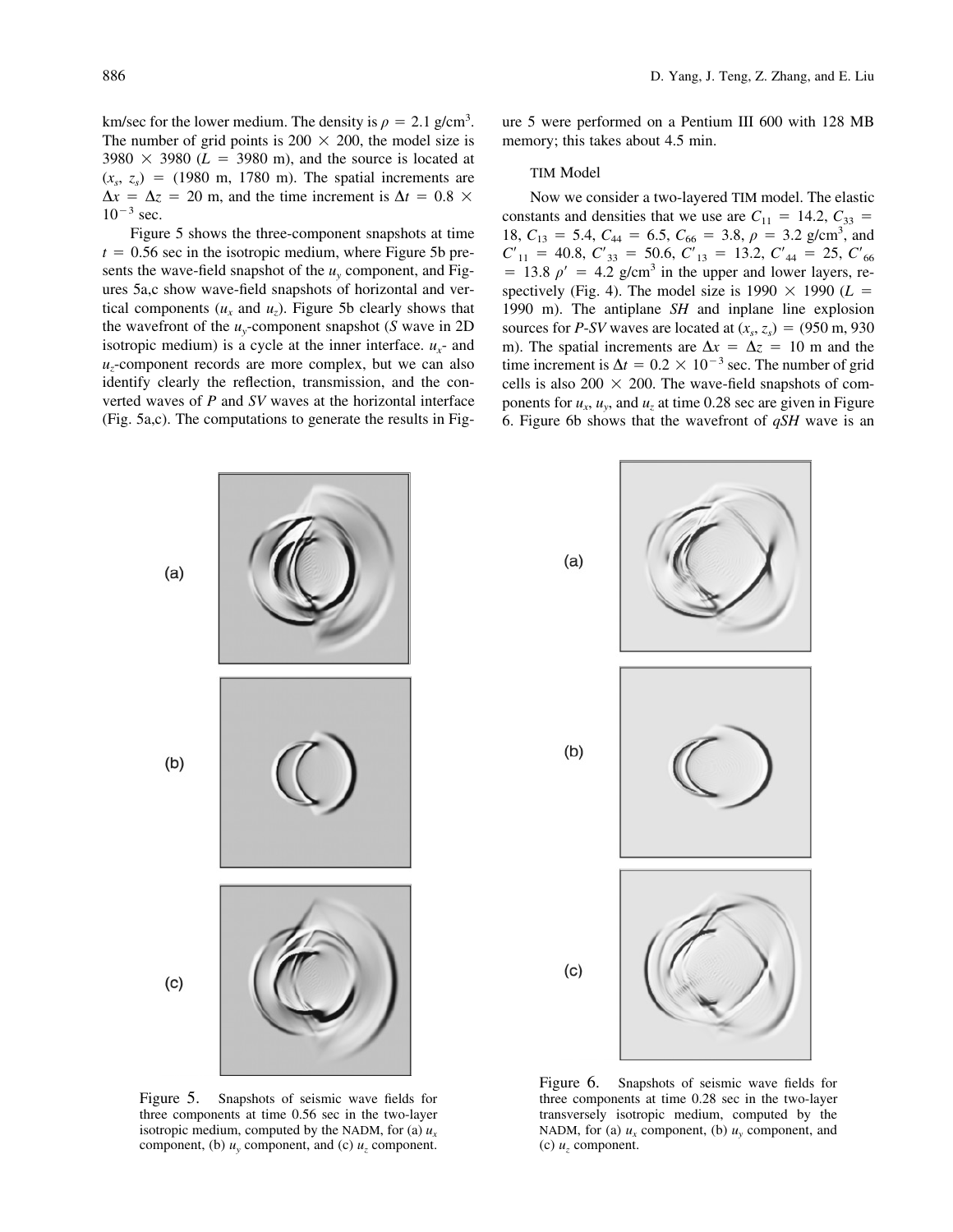ellipse and the *qP* and *qSV* waves (Fig. 6a,c) show the directional dependence on propagation velocity. The *qSV* wavefronts can have cusps and triplications depending on the value of  $C_{13}$  (Faria and Stoffa, 1994). Triplications can be observed in the horizontal component *qSV* wavefronts (shown in Fig. 6a) and in the vertical component *qSV* wavefronts presented in Figure 6c. Moreover, we can also observe that the arrival times of *qSH* and *qSV* waves are different through comparing Figure 6b with Figures 6a,c.

To examine the validity of the NADM, we compare numerical results computed using the NADM and the conventional, second-order FDM. The model that we use is the same as that given previously in Figure 4, and the snapshots of seismic wave fields modeled by the FDM at time 0.28 sec are presented in Figure 7. We can see that the wavefronts of seismic waves simulated by two kinds of methods at the same time are identical (see Figs. 6 and 7). However, the snapshots in Figure 7 simulated by the FDM present stronger grid dispersion and source noise than the corresponding results in Figure 6 computed by the NADM.

To further test the dispersion error of the NADM, we choose a coarse spatial grid ( $\Delta x = \Delta z = 50$  m) for the TIM model stated previously, the time interval  $\Delta t = 2 \times 10^{-3}$ sec, and the model size is  $9950 \times 9950$  (*L* = 9950 m) presented in Figure 4. The source is located at  $(x_s, z_s)$  = (4750 m, 4650 m). Wave-field snapshots of three displacement components simulated by the NADM at  $t = 1.4$  sec are presented in Figure 8. Obviously, Figure 8 illustrates that the NADM has much less numerical dispersion and less noise even for the coarse grid without any additional treatments.



Figure 7. Snapshots of seismic wave fields for three components at time 0.28 sec in the two-layer transversely isotropic medium, computed by the conventional FCT, for (a)  $u_x$  component, (b)  $u_y$  component, and (c)  $u_z$  component.



Figure 8. Wave-field snapshots for the coarse grid  $(\Delta x = \Delta z = 50 \text{ m})$  at time 1.4 sec in the two-layer transversely isotropic medium, computed by the NADM, for (a)  $u_x$  component, (b)  $u_y$  component, and (c)  $u_z$  component.

 $(c)$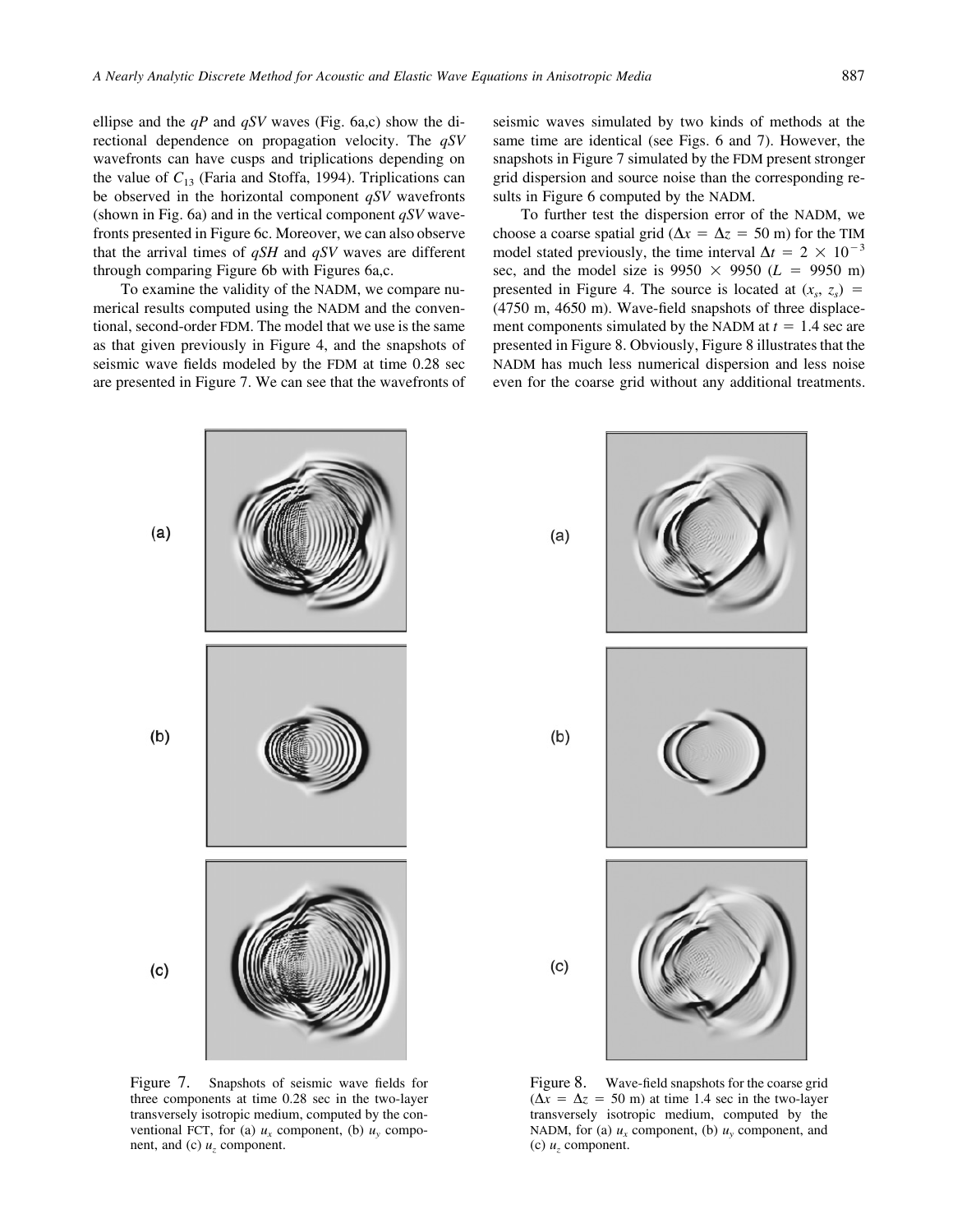Note that the computations of generating Figures 6 and 7 were performed on a Pentium III 866 IBM PC with 128 MB memory. The iterating number of times is 1400, and it took about 8 min for the NADM and about 3 min for the conventional FDM. But when the time increment is chosen by  $\Delta t$  $= 0.4 \times 10^{-3}$  sec in terms of the stability given previously, it took about 4 min for the NADM, whereas the FDM suffers from strong numerical dispersion. On the same computer, it took about 4 min to generate Figure 8.

#### Discussion and Conclusions

The NADM is developed via the Taylor series expansion and the interpolation approximate method, that is, the time derivatives are approximated analytically by a truncated Taylor series and the space derivatives are calculated using the interpolation approximation. In addition, the higherorder differential wave equation compared with the original wave equation is used, which is different from the conventional calculation method using a discrete expression to approximate the original wave equation. When computing  $U_{i,j}^{n+1}$ , the NADM uses not only the values of the displacement *U* at the mesh point (*i*, *j*) and its neighboring grid points, but also the values of the partial derivatives of *U* with respect to time *t* and space *x*, *z* (see equation 5). The NADM retains more seismic information in both the function *U<sup>n</sup>* and its partial derivatives. Furthermore the expression  $U_{i,j}^{n+1}$  is very accurate. In fact, the error of the NADM is about 1/60 to 1/100 of that of the conventional FDM for the two models that we have presented. Introducing the local connection relations (Appendix B) greatly improves the continuity and derivability of the approximate function  $U^n$  (because  $U^n$  is an approximate variable during data processing) and furthermore stabilizes the NADM. Although the truncated Taylor series (equation 5a) also produces some errors because of losing the higher-order terms in the Taylor series, we can approximately incorporate the information of the higherorder terms from the additional 18 terms of  $(\partial^{k+l} U/\partial x^{k} \partial z^{l})_{i}^{n}$  $(2 \leq k + l \leq 5)$  by using the connection relations and introducing the interpolation function (see Appendix B). By doing this, we effectively suppress the loss of information included in the higher-order terms of the Taylor expansion, which therefore results in great accuracy and strong stability.

It appears that the CPU time of the NADM is more than that of the FDM, but in fact, because the NADM yields less numerical dispersion and has a higher stability than the FDM, we can afford to increase the time increment through adopting coarser spatial increments to achieve the same accuracy as that of the FDM on a finer grid with smaller time steps. Hence, the total CPU time of the NADM will not be larger than that of the FDM. Although the computational cost of the NADM is about 2.5 times of the conventional FDM, the computational speed of the NADM is about 10 times of the FDM on a fine grid to achieve the same accuracy as that of the NADM, and is about 80% of that of the FCT FDM (Yang *et al.*, 2002). But because the FCT algorithm uses an added

diffusive treatment of smoothing displacement solutions, it cannot fully recover the resolution lost when the spatial sampling becomes too coarse (Fei and Larner, 1995), and the NADM does need not any additional treatments. In addition, the memory of the NADM depends mainly on storing values of  $\overline{U}_{i}^{n}$ ,  $\overline{W}_{i}^{n}$ , and these partial derivatives  $(\partial^{k+l}U/\partial x^{k}\partial z^{l})_{i,j}^{n}$  (2  $\leq k + l \leq 3$ ) and is basically identical with that of the FDM on a fine grid for obtaining the same accuracy, and the NADM does not need larger computer storage than the finiteelement method, so it is suitable to compute large models.

From the examples presented in Figures 5, 6, and 8, we can see that the NADM can capture effectively the inner interface without any special treatments at the discontinuity; therefore, it can simulate seismic waves in complex geometries and heterogeneous anisotropic media without any additional treatments.

The NADM suppresses effectively the numerical dispersion caused by discretizing the wave equation by using the local interpolation compensation for the truncated Taylor series, whereas conventional finite-difference schemes to solve the wave equations suffer from numerical dispersion near large velocity contrast or when too few samples per wavelength are used. Our examples shown in Figures 6 and 8 also illustrate that the NADM causes less numerical dispersion without any additional treatments, whereas the standard FDM suffers from serious numerical dispersion as demonstrated in Figure 7. NADM allows us to use a coarse grid, that is, fewer samples per wavelength, to achieve the same accuracy in wave-field extrapolation and is similar to that obtained by conventional finite-difference methods on a fine grid or with an additional FCT correction. This is very important for programming and improving the accuracy in the computation of synthetic seismograms. Source noises occurring in numerical modeling are spurious oscillations or unphysical ripples. In wave-field simulations, the source noise lowers the resolution in the waveforms. Fortunately, the NADM can successfully suppress the noise caused by the seismic source located at grid points. Moreover, the computational cost of the NADM depends mainly on calculating these values of both  $(\partial^{k+l} U/\partial x^k \partial z')_{i,j}^n$  ( $2 \le k + l \le 5$ ) and  $(\partial^{k+l} \overline{W}/\partial x^{k} \partial z^{l})_{i,j}^{n}$  (2  $\leq k+l \leq 3$ ), and the computations of partial derivatives for different displacement components are decoupled and can be simultaneously computed. Therefore, further increases in efficiency are feasible through parallel computer programs so that the computations can be performed on multiple workstations or on a parallel computer.

#### Acknowledgments

This work was supported financially by the National Natural Sciences Foundation of China (Grant 40174012). We thank David Booth (British Geological Survey) and John Lovell for their comments, and Dr. Fred F. Pollitz (the editor), Dr. Stig Hestholm (reviewer), and another anonymous reviewer for their constructive comments, which significantly improve the readability of this article. Enru Liu was supported by the Edinburgh Anisotropy Project, and this article is published with the approval of the Executive Director of British Geological Survey.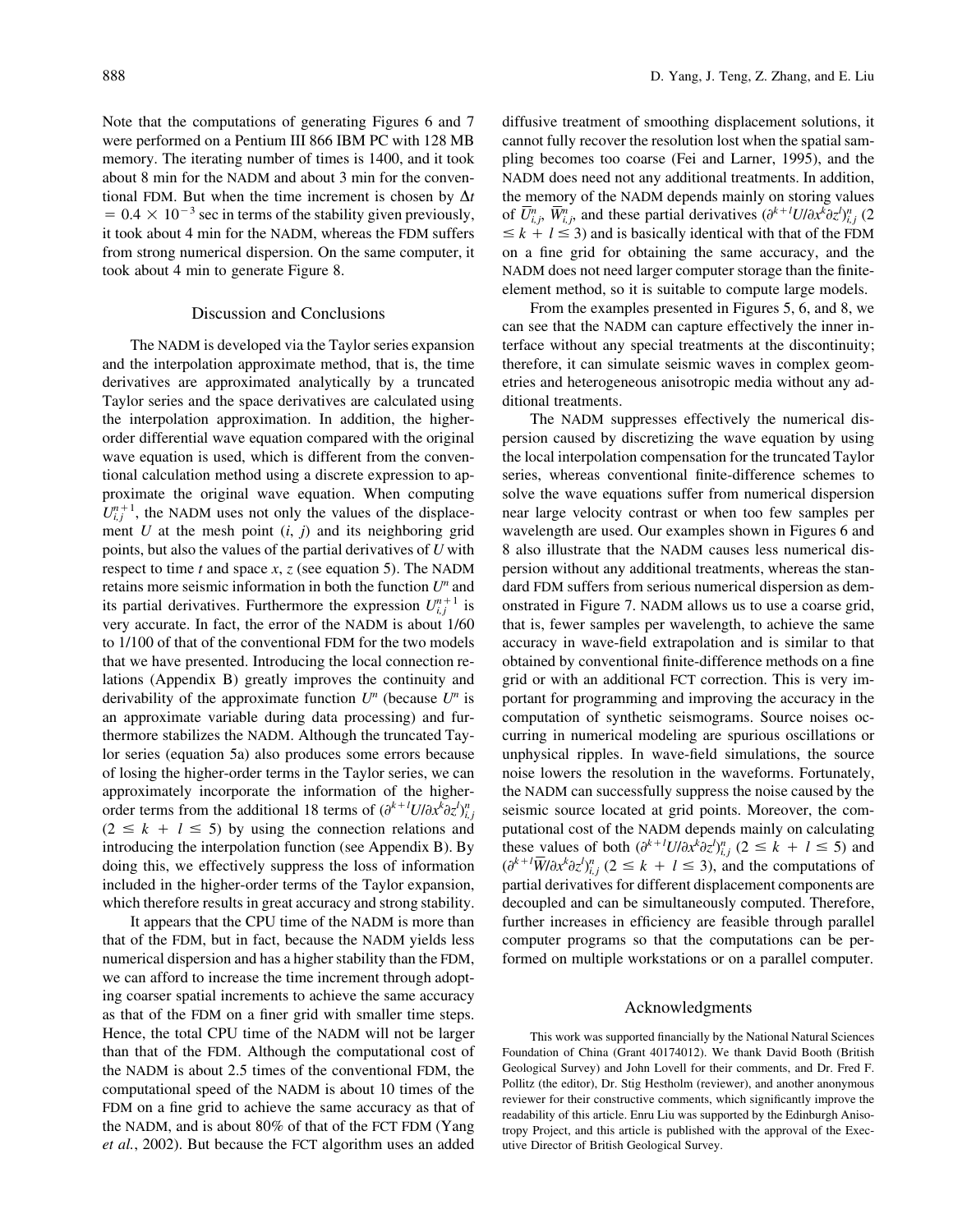#### References

- Aboudi, J. (1971). Numerical simulation of seismic sources, *Geophysics* **36,** 810–821.
- Book, D. C., J. P. Boris, and K. Hain (1975). Flux-corrected transport II: generalization of the method, *J. Comput. Phys.* **18,** 248–283.
- Booth, D. C., and S. Crampin (1983a). The anisotropic reflectivity technique: theory, *Geophys. J. R. Astr. Soc.* **72,** 755–765.
- Booth, D. C., and S. Crampin (1983b). The anisotropic reflectivity technique: anomalous arrives from an anisotropic upper mantle, *Geophys. J. R. Astr. Soc.* **72,** 767–782.
- Červený, V. (1972). Seismic rays and ray intensities in inhomogeneous anisotropic media, *Geophys. J. R. Astr. Soc.* **29,** 1–33.
- Červený, V., and P. Firbas (1984). Numerical modeling and inversion of travel-time of seismic body waves in inhomogeneous anisotropic media, *Geophys. J. R. Astr. Soc.* **76,** 41–51.
- Chapman, C. H., and P. M. Shearer (1989). Ray tracing in azimuthally anisotropic media-II: quasi-shear-wave coupling, *Geophys. J.* **96,** 65–83.
- Chen, K. H. (1984). Propagating numerical model of elastic wave in anisotropic inhomogeneous media—finite element method, *Symp. 54th SEG* **54,** 631–632.
- Faria, E. L., and P. L. Stoffa (1994). Finite-difference modelling in transversely isotropic media, *Geophysics* **59,** 282–289.
- Fei, T., and K. Larner (1995). Elimination of numerical dispersion in finitedifference modeling and migration by flux-corrected transport, *Geophysics* **60,** 1830–1842.
- Fuchs, K., and G. Müller (1971). Computation of synthetic seismograms with the reflectivity method and comparison of observations, *Geophys. J. R. Astr. Soc.* **23,** 417–433.
- Igel, H., Mora, P., and Riollet, B. (1995). Anisotropic wave propagation through finite-difference grids, *Geophysics* **60,** 1203–1216.
- Kelly, K., R. Ward, S. Treitel, and R. Alford (1976). Synthetic seismograms: a finite-difference approach, *Geophysics* **41,** 2–27.
- Komatitsch, D., and J.-P. Vilotte (1998). The Spectral Element method: an efficient tool to simulate the seismic response of 2D and 3D geological structures, *Bull. Seism. Soc. Am.* **88,** 368–392.
- Teng, J. W., Z. J. Zhang, A. W. Wang, J. C. Wei, and L. X. Ji (1992). The study of anisotropy in elastic medium: Evolution, present situation and questions, *Chin. Prog. Geophys.* **7,** 14–28.
- Yang, D. H., E. Liu, Z. J. Zhang, and J. Teng (2002). Finite-difference modelling in two-dimensional anisotropic media using a fluxcorrected transport technique, *Geophys. J. Int.* **148,** 320–328.
- Zahradnik, J., P. Moczo, and T. Hron (1993). Testing four elastic finitedifference schemes for behavior at discontinuities, *Bull. Seism. Soc. Am.* **83,** 107–129.
- Zhang, Z. J., Q. D. He, and J. W. Teng (1993). The simulation of 3-component seismic records in 2D inhomogeneous transversely isotropic media, *Can. J. Explorational Geophys.* **29,** 51–58.
- Zhang, Z. J., G. J. Wang, and J. M. Harris (1999). Multi-component wavefield simulation in viscous extensively dilatancy anisotropic media, *Phys. Earth Planet. Interiors* **114,** 25–38.

# Appendix A: Computational Expressions for  $\overline{P}$ *,*  $\partial/\partial t\overline{P}$ *, and*  $\partial^2/\partial t^2\overline{P}$

In terms of the definition, the vector  $\bar{P}$ , and the derivatives of  $\bar{P}$  with respect to time are written as

$$
\frac{\partial}{\partial t} \overline{P} = \left[ \frac{\partial}{\partial t} P, \frac{\partial^2}{\partial t \partial x} P, \frac{\partial^2}{\partial t \partial z} P \right]
$$

 $\frac{\partial^2}{\partial t^2} \overline{P} = \left[ \frac{\partial^2}{\partial t^2} P, \frac{\partial^3}{\partial t^2 \partial x} P, \frac{\partial^3}{\partial t^2 \partial z} P \right]^T$ 

where

$$
P = (L_1 + L_2)U + \frac{1}{\rho}F
$$
  
\n
$$
\frac{\partial}{\partial t}P = (L_1 + L_2)W + \frac{1}{\rho}\frac{\partial}{\partial t}F
$$
  
\n
$$
\frac{\partial}{\partial x}P = \frac{\partial}{\partial x}(L_1 + L_2)U + \frac{1}{\rho}\frac{\partial}{\partial x}F - \frac{F}{\rho^2}\frac{\partial \rho}{\partial x}
$$

and

$$
\frac{\partial^2}{\partial t^2} P = (L_1 + L_2)^2 U + (L_1 + L_2) \left(\frac{F}{\rho}\right) + \frac{1}{\rho} \frac{\partial^2 F}{\partial t^2}
$$

Similarly, we can easily obtain derivatives of  $\partial^2 P / \partial t \partial x$ ,  $\partial^2 P /$  $\partial t \partial z$ ,  $\partial^3 P/\partial t^2 \partial x$ , and  $\partial^3 P/\partial t^2 \partial z$ , and the differential operators are given:

$$
L_1 = \frac{1}{\rho} \frac{\partial}{\partial x} \left( C_1 \frac{\partial}{\partial x} + C_2 \frac{\partial}{\partial z} \right), \ L_2 = \frac{1}{\rho} \frac{\partial}{\partial z} \left( C_3 \frac{\partial}{\partial x} + C_4 \frac{\partial}{\partial z} \right).
$$

## Appendix B: Evaluation of the High-Order Partial Derivatives of the Displacement *U*

According to the Taylor series expansion on two variables, we define the interpolation function:

$$
G(X, Z) = \sum_{r=0}^{M} \frac{1}{r!} \left( X \frac{\partial}{\partial x} + Z \frac{\partial}{\partial z} \right)^r U
$$

then its partial derivatives with respect to *x* and *z* are

$$
G_X(X, Z) = \sum_{r=0}^{M-1} \frac{1}{r'} \left( X \frac{\partial}{\partial x} + Z \frac{\partial}{\partial z} \right)^r \frac{\partial}{\partial x} U
$$
  

$$
G_Z(X, Z) = \sum_{r=0}^{M-1} \frac{1}{r'} \left( (X \frac{\partial}{\partial x} + Z \frac{\partial}{\partial z})^r \frac{\partial}{\partial z} U \right)
$$

where *M* is an integer and can be determined in accordance with the designed method. In our study, we choose *M* 5 because the highest partial derivatives of the displacement *U* with respect to *x* and *z* in the computational formulae  $(5)$ and (6) are fifth-order.

To determine the values of the higher-order partial derivatives  $(\partial^{k+l} U/\partial x^k \partial z^l)_{i,j}^n$  (2  $\leq k + l \leq 5$ ) given in (5) and (6) by  $U_{i+p,j+q}^{n}$ ,  $(\partial U/\partial x)_{i+p,j+q}^{n}$ , and  $(\partial U/\partial z)_{i+p,j+q}^{n}$   $(p, q =$  $-1$ , 0, 1). Let the function  $G(x, z)$  satisfy the following interpolation conditions between the grid point  $(i, j)$  and its eight neighboring nodes such as  $(i - 1, j)$ ,  $(i + 1, j)$ ,  $(i, j)$  $j-1$ ,  $(i, j+1)$ ,  $(i-1, j-1)$ ,  $(i-1, j+1)$ ,  $(i+1, j+1)$  $j - 1$ ), and  $(i + 1, j + 1)$ , as shown in Figure B1. At the grid point  $(i - 1, j)$ :

and